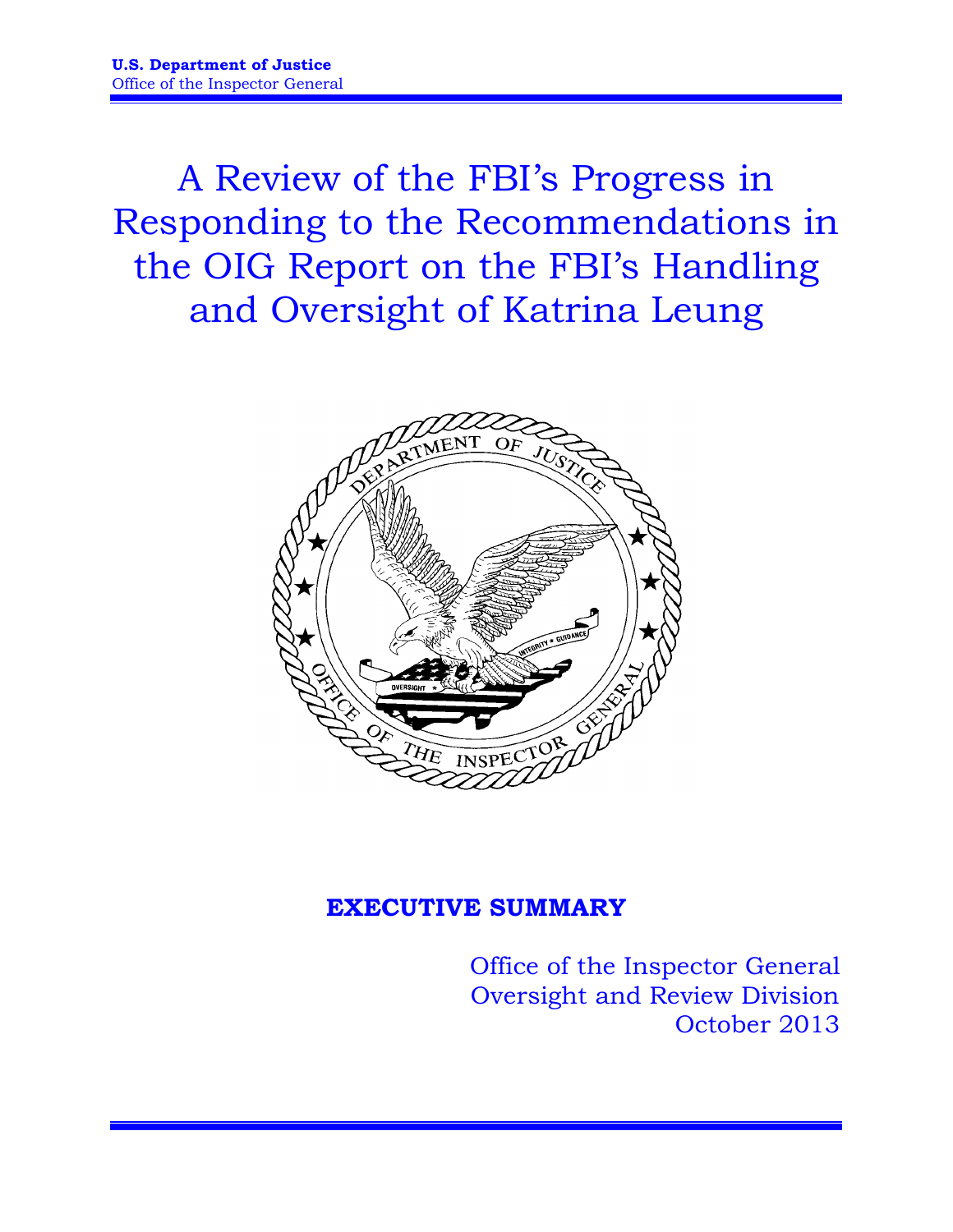### **EXECUTIVE SUMMARY**

### **I. Introduction**

The Office of the Inspector General (OIG) has completed a follow-up review of the Federal Bureau of Investigation's (FBI) progress in implementing the recommendations contained in the OIG's May 2006 report, "A Review of the FBI's Handling and Oversight of FBI Asset Katrina Leung." The May 2006 report described the FBI's handling and oversight of Katrina Leung, one of the FBI's highest paid counterintelligence assets who allegedly also worked for the People's Republic of China. Leung had a longtime intimate relationship with her FBI handler, Special Agent James J. Smith. The OIG found that the FBI was aware of serious counterintelligence concerns about Leung, but did little to follow up on the warning signals.

The OIG's 2006 report provided 11 recommendations to address systemic issues in the FBI's asset handling and vetting procedures that enabled Smith and Leung to escape detection for more than 20 years. Our recommendations included continuing the FBI's new asset validation review process and devoting sufficient resources to these reviews; creating a new subsection in the asset file for red flags, derogatory reporting, anomalies, and analyses; requiring a more thorough periodic background reinvestigation for long-term assets; requiring alternate case agents to meet with assets on a frequent basis; limiting the time an agent can handle an asset; fully implementing the FBI's policy regarding counterintelligence polygraph examinations; and prohibiting blanket exemptions to the asset handling rules.

Between 2006 and 2009, the FBI provided the OIG with several updates regarding its efforts to implement our recommendations. In 2010, the FBI informed the OIG that it had undertaken several additional measures that would address the concerns we had identified in our report. We undertook this follow-up review to evaluate whether these new measures are responsive to the recommendations we made in our 2006 report.

# **II. Scope and Methodology of the Report**

Our follow-up review focused on whether the FBI has attempted to fully implement the recommendations we made in our report. For purposes of this review, we examined only whether the FBI implemented measures to respond to the problems we identified in our recommendations. We did not evaluate individual source files to attempt to determine whether or how well the FBI is complying with its new human source policies.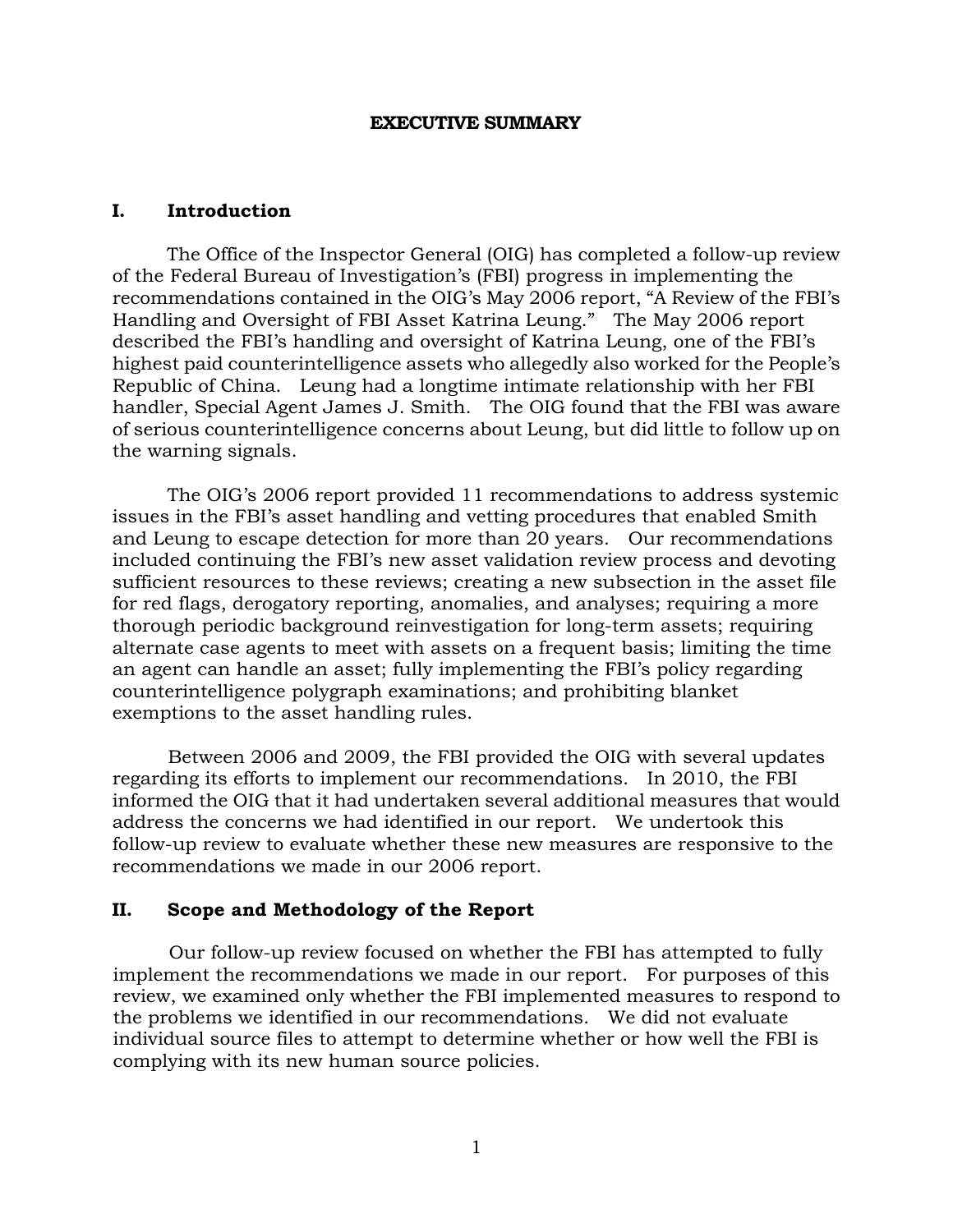We provided a copy of this report to the FBI for its comments concerning factual accuracy and classification. The full 29-page report has been classified by the FBI at the Secret level because, according to the FBI, it contains sensitive classified information regarding intelligence sources and methods.

## **III. Results of the Review**

We found that in the more than six years since we completed our original investigation, the FBI has completely revamped the way it oversees confidential human sources. Most importantly, the FBI has undertaken the Human Source Re-Engineering Project in order to coordinate consistently the manner in which all human sources are managed and validated. As part of this effort, the FBI established an electronic record-keeping system and database designed to facilitate more meaningful and objective analytic reviews of sources and detailed supervisory reviews of source handling. In response to our recommendations, the FBI has also undertaken critical agent, ethics, and source handling training.

Our follow-up review determined that as a result of these efforts, the FBI has fully implemented five of our recommendations. These five recommendations include that the FBI save asset file review records indefinitely rather than just from one 90-day review to the next; require periodic background reinvestigations for long-term assets; create annual ethics training; conduct counterintelligence polygraph examinations; and prohibit blanket exceptions to asset handling rules. We therefore consider these recommendations closed.

Our review also concluded that six recommendations from our original report are resolved, but not closed. The first of these is our recommendation that the FBI continue its FBI Headquarters managed asset validation review process and provide sufficient resources for this function. In September 2013, FBI officials told the OIG that due to budgetary constraints and other considerations, the Directorate of Intelligence has proposed a reorganization of the HUMINT Management Section that will substantially change the validation process the OIG reviewed in this follow-up report. The FBI expects to conduct a pilot implementation of the reorganization soon. Because this is a significant reorganization that has yet to be implemented, we cannot say whether the proposed changes will adequately address our recommendation. However, the FBI has committed to updating the OIG within six months. The OIG therefore considers this recommendation resolved but not closed.

We also recommended that to facilitate effective supervisory review of asset handling, the FBI should keep analytical products, derogatory reporting, anomalies, red flags, and all other counterintelligence concerns in one place in a dedicated subsection of the asset file. We found that since 2006, the FBI has institutionalized such a repository for derogatory information and that the bulk of such information was contained therein. However, the OIG remains concerned that there is still no simple mechanism for memorializing a particular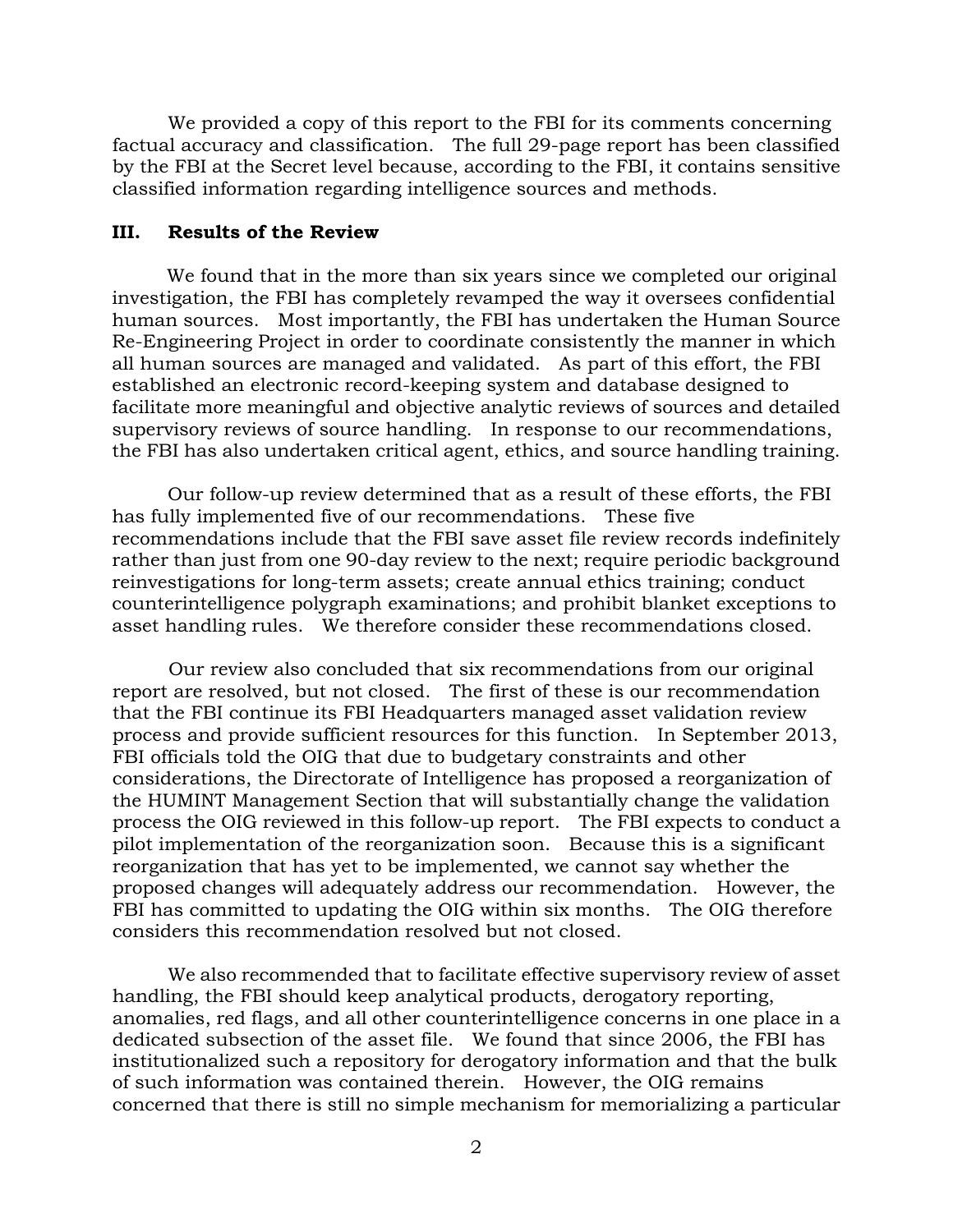type of derogatory information in the source's file. Before this recommendation can be closed, the FBI should take steps to institute such a requirement.

In addition, we recommended that the FBI require the field Supervisory Special Agent, the Assistant Special Agent in Charge, and the FBI Headquarters Supervisory Special Agent responsible for each asset to signify that they have reviewed the derogatory information on a source, and note what action has been taken with respect to any anomalies or explain why no action is necessary. If no action is necessary, the Assistant Special Agent in Charge's agreement should be noted. We found that the FBI has taken significant steps with respect to implementing this recommendation as to field office supervisors. However, because the FBI has not fully implemented this recommendation with respect to FBI Headquarters supervisors, the OIG considers this recommendation resolved but not closed.

We also recommended that the FBI require agents to record in the asset file any documents passed and all matters discussed with the asset, as well as each person present for the meeting. Our review found that although the FBI has taken steps to partially address this recommendation in practice, in order to close the recommendation, the FBI should formalize this requirement in written policy.

Furthermore, we recommended that the FBI require alternate case agents to meet with the source on a regular basis, together with the case agent. We believe that an alternate case agent who had met regularly with Smith and Leung would likely have been able to raise questions about the true nature of their relationship. Although the FBI has made significant strides in vetting and validating its human sources, because it has not implemented this recommendation for a particular category of sources, the OIG considers this recommendation resolved but not closed.

Finally, we recommended that the FBI limit the number of years any Special Agent can continue as an asset's handler and allow exceptions for good cause only. In the FBI's September 2006 written response to the OIG's recommendations, the FBI stated that although its policy was that case agents may handle a source for a specific number of years, agents could obtain a Special Agent in Charge-approved exemption from this policy based on a "written communication detailing strong justification." In its February 2010 response however, the FBI stated that there is currently no time limit on the number of years an agent may operate a source. The OIG considers this recommendation resolved. We will consider this recommendation closed if the FBI reverts to its previous policy of requiring the Special Agent in Charge exemption based on a written communication justifying the exemption, with the validation process serving as confirmation that the exemption is justified.